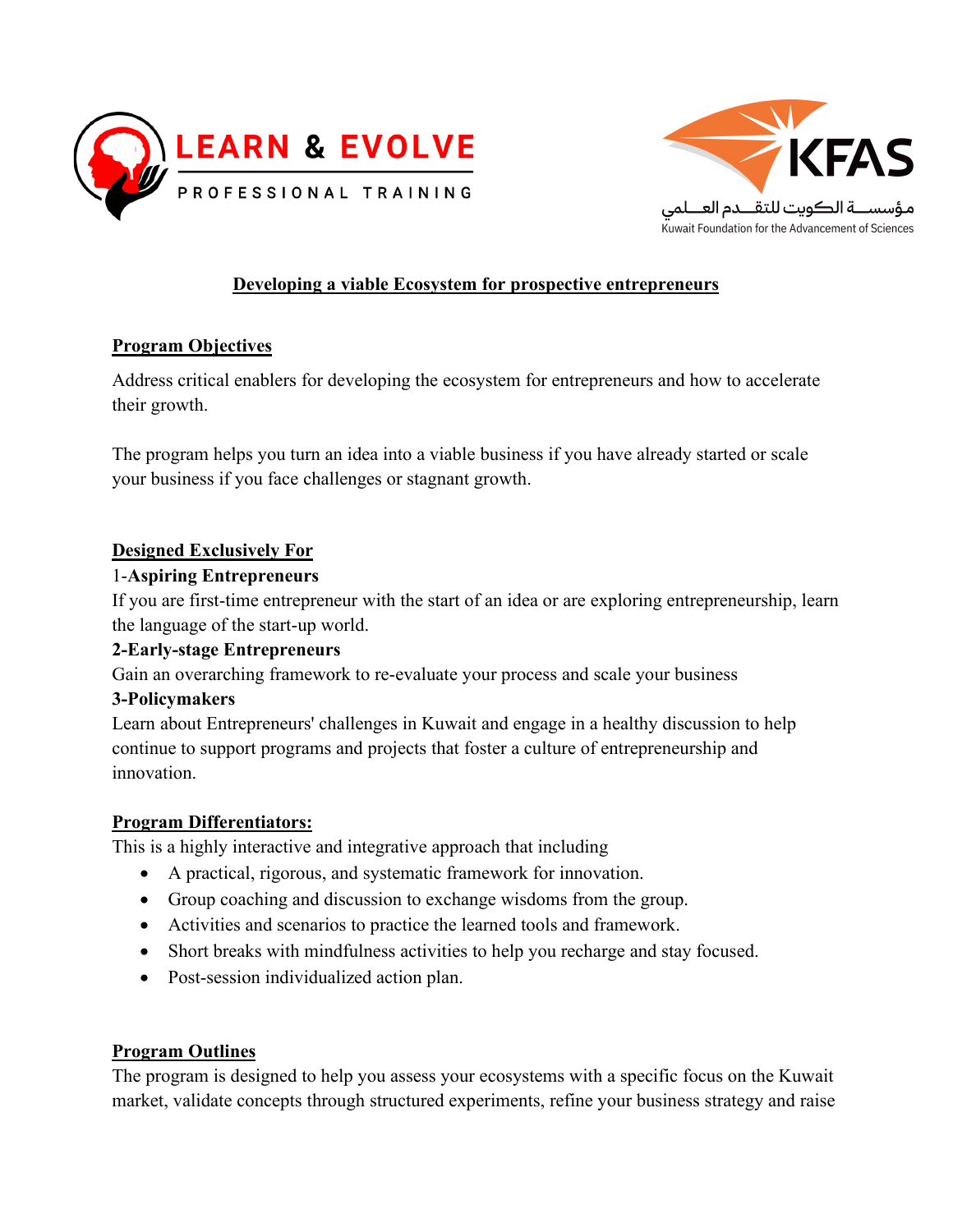the capital necessary to create value and grow your business. The program covers the following topics:

- 1. Highlight on Kuwait Market
- 2. Access to great ideas
- 3. Access to talents
- 4. Access to capital
- 5. Access to customer
- 6. Bringing it all together to drive change

## **What you will get from attending:**

- You will learn in a highly interactive environment about key to success as an entrepreneur
- Get the chance to validate your knowledge and business ideas
- Have the opportunity to learn explore practical tools and framework to take home and start to put into action right away

#### **Speakers**



**Dr.Arezou Harraf**

Dr. Arezou is the Founder of Learn & Evolve, LLC. An experienced academic, Arezou uses science, psychology, and leadership to help address productivity issues at organizations. Furthermore, she has created a mentorship framework to help cultivate the growth of individuals at all levels. Additionally, Dr. Harraf serves as the Head of the Department of Business Studies